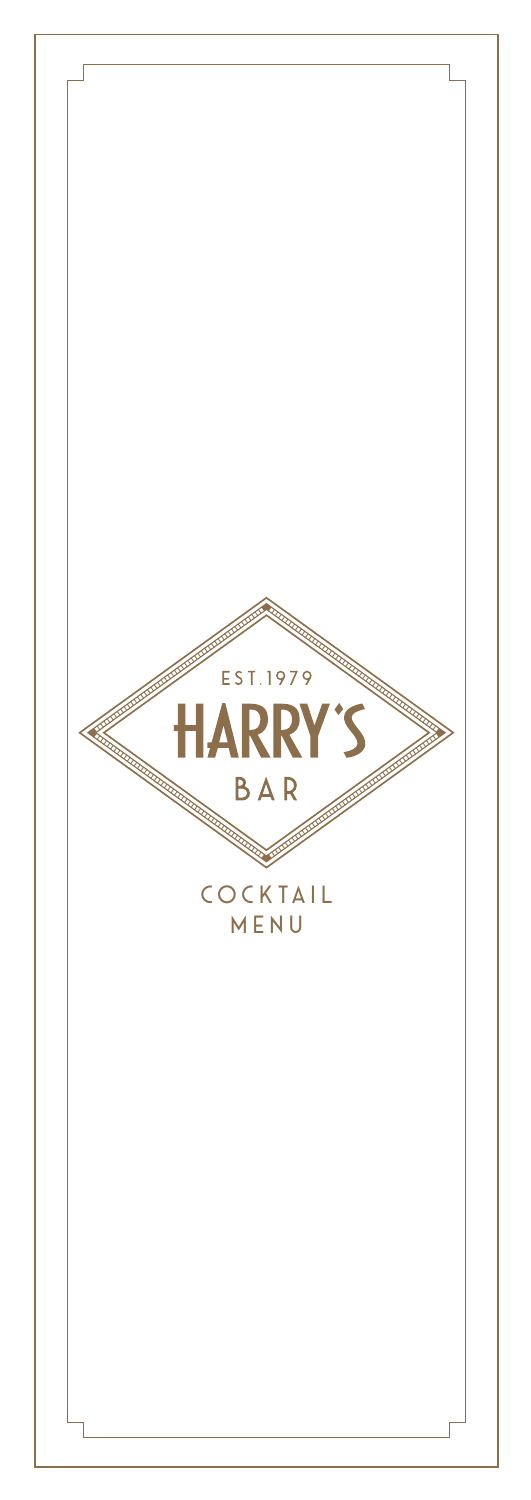# A Century Of The Negroni

*The humble Negroni has been refreshing drinkers for over 100 years, the recipe remains the same – one part gin, one part sweet Vermouth and one part bitter Aperitivo.* 

*While this recipe remains one of the worlds best we've created four variations of this Italian classic.*



**CLASSIC NEGRONI** £9.00 *The original recipe with Beefeater Gin, Antica Formula Vermouth, Campari*

**WHITE NEGRONI** £9.50  *Crystal clear Negroni which loses none of its depth of flavour. Beefeater Gin, Noilly Prat Vermouth and Luxardo Bitter Bianco make up the recipe* 

### **NORTH TO SOUTH NEGRONI** £10.75

*Using premium ingredients from opposite ends of Italy, this barrel-aged Negroni uses Campari from Lombardy and Barolo Chinato Vermouth from Piedmont in the North, the gin is Malfy Arancia using blood oranges from Sicily in the South*

**ITALIAN BOULVARDIER** £13.75 *Jim Beam Rye, Visciolata del Cardinale Cherry Vermouth & Cocchi di Torino, Nardini Amaro* 

#### **COFFEE NEGRONI** £9.75

*The perfect wake-up call with Beefeater Gin, Sweet Vermouth, Campari and Bepe Tosolini Expre Italian Coffee Liqueur*

## ITALIAN BOTANICAL G&T'S

*It's a little-known fact that gin's precursor Genever was created by the Dutch, but very few people know that the spirit's true origins can actually be found in Italy. In the 11th century, Italian monks mixed juniper berries with other botanical ingredients to create their own homemade spirit.* 

*Gin's Italian influence is still strong today, with many distillers using botanicals sourced from across the country.*



**INDIAN SUMMER** £10.25 *Bombay Sapphire & Fever-Tree Indian Tonic. Classic G&T with bright, clean and vibrant Juniper*

**HERBAL G&T** £10.25 *Silent Pool gin & Fever-Tree Naturally Light Tonic. Rich and Clean with delicate hints of lavender, chamomile and fresh citrus notes* 

**PINK RASPBERRY G&T** £10.75

*Pinkster gin & Fever-Tree Elderflower Tonic. Light, fruity and bursting with fresh raspberry flavour*

### **MEDITERRANEAN G&T** £10.50

*Gin Mare & Fever-Tree Mediterranean Tonic. Herbal, aromatic, spiced finish Juniper, olive, thyme, rosemary*

**ARANCIA G&T** £10.50 *Malfy Arancia Blood Orange Gin with Fever-Tree Aromatic Tonic and fresh orange slices*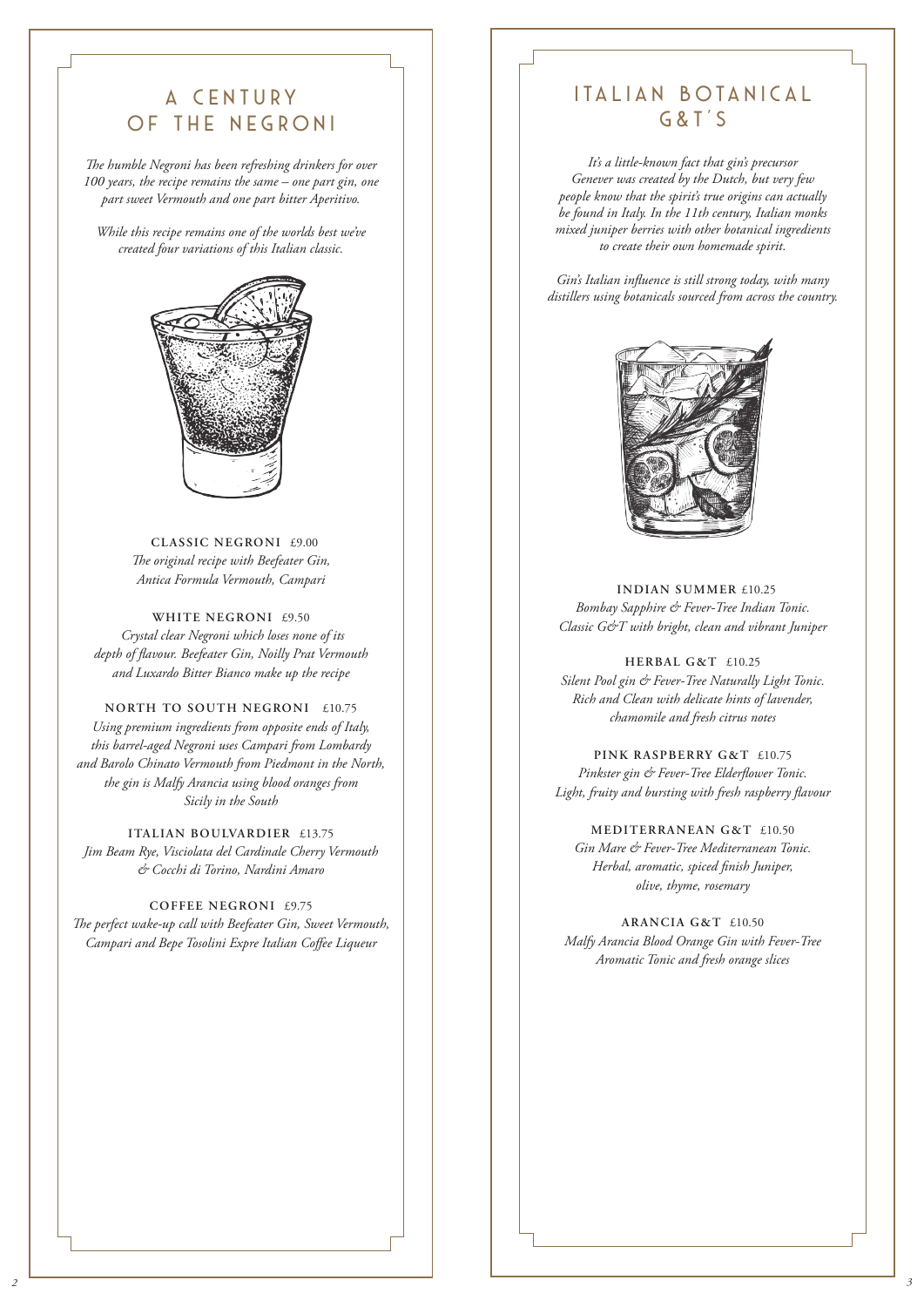## cocktails

### **CLASSICS**

**APEROL SPRITZ** £9.50 *The classic recipe. Aperol, Prosecco, soda and orange*

**BELLINI** £9.95 *The Venetian classic. Peach juice stirred with Prosecco*

**ROSSINI** £9.95 *Strawberry puree & Prosecco*

**ESPRESSO MARTINI** £10.25 *Wyborowa vodka, Tosolini Coffee liqueur, fresh espresso and sugar*

**SGROPPINO** £10.25 *A delicious and refreshing blend of Harry's Limoncello, sorbet and Prosecco*

## SPRITZ SERVES

**HOTEL SPRITZ** £10.75 *Starlino Hotel Rosé Aperitivo, pink grapefruit juice, Fever-Tree Soda Water & Prosecco*

**CHINOTTO SPRITZ** £10.75 *Martini Rubino, Campari, Chinotto Soda, Grapefruit oil*

**VIOLET SPRITZ** £10.00 *Violet Liqueur, Lanique Spirit Of Rose Gin Liqueur, jasmine syrup, mint & topped with Fever-Tree Lemonade* 

**ASCENTI ELDERFLOWER SPRITZ** £10.75 *Villa Ascenti Gin, St. Germaine Elderflower Liqueur, Fever-Tree Soda Water & Prosecco*

### HARRY'S TWISTS

**AMARETTO DI LUSSO** £10.75 *Amaretto, Apricot, Cynar, Vanilla, Lemon, Prosecco, egg white*

**LADY MAYFAIR** £9.75 *Wyborowa Vodka, lychee juice, Lanique Spirit of rose liqueur, lavender syrup, lime juice & a Champagne foam*

> **HARRY'S GARIBALDI** £9.75  *Italian Bittersweet Liqueurs, Mango & Orange juice*

**AMARO RHUBARB COOLER** £8.75 *Wyborowa Vodka and Amaro Averna blended with rhubarb, lemon juice & Fever-Tree Mediterranean Tonic Water*

**JAMES ST OLD FASHIONED** £13.75 *Woodford Reserve Bourbon, Sweet Vermouth, Dom Benedictine, Chocolate*

**PASSIONE AMARA** £9.00 *Martini Rosso, Amaro Montenegro, passionfruit, lime juice, Agave Syrup*

**ITALIAN BREEZE** £10.75 *Bacardi Carta Blanca Rum, Blue Curacao, Fortunella Orange & Kumquat Liqueur, orange juice and lime juice* 

**ROSA GRAPEFRUIT SOUR** £10.25 *Malfy Rosa Grapefruit Gin, Staibano Limoncello, Jasmine Pearl syrup, raspberries, egg white and lime*

**SICILIAN MARGARITA** £10.75 *Tequila Blanco, Cointreau, Blood Orange, Lime* 

*All spirits are served 50ml as standard, 25ml available on request. A discretionary optional service charge of 12.5% will be added to your bill.*

*4 5*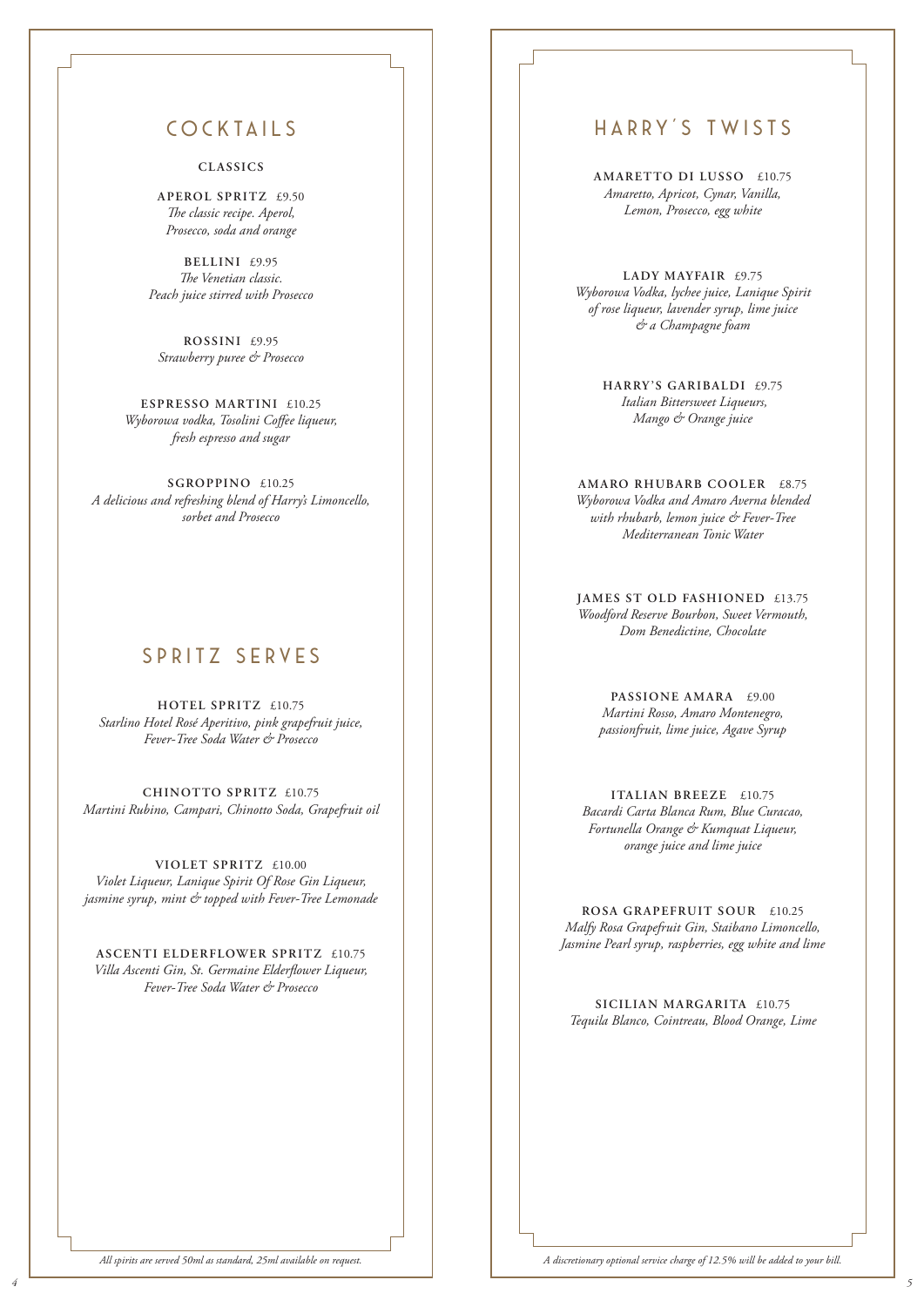# WINES BY THE GLASS

| SPARKLING WINE                           |        |
|------------------------------------------|--------|
|                                          | 125ml  |
| Prosecco, Jeio                           | £9.00  |
| Rose Gold, Bottega                       | £9.50  |
| Ferrari Blanc de Blancs,<br>Maximum Brut | £12.95 |
| Veuve Clicquot, Yellow Label,            | £14.50 |
| Champagne                                |        |

### WHITE WINE

| Inzolia, Tremito                             | £7.25  |
|----------------------------------------------|--------|
| Vermentino di Sardegna                       | £8.00  |
| Verdichiccio, Mariotti Campi                 | £8.50  |
| Grillo, Caruso e Minini,<br>Naturalmente Bio | £9.00  |
| Pinot Grigio, Alois Lageder                  | £9.75  |
| Sauvignon Blanc, Bastianich                  | £10.50 |
| Gavi di Gavi Superiore, Morgassi             | £10.75 |
| Verdeca, Li Veli, Askos                      | £13.00 |

175ml

### ROSÉ WINE

|                                                                  | 175ml  |
|------------------------------------------------------------------|--------|
| Sangiovese Rosato, Terre Forti                                   | £7.25  |
| Chiaretto del Garda, Bulgarini                                   | £9.75  |
| Lady A, Chateau La Coste,<br>Vin de Pays de Mediterranee, France | £12.75 |
| Chateau D'Esclans, Whispering<br>Angel, Provence, France         | £15.00 |

#### R ED WINE

*6*

|                                | 175ml  |
|--------------------------------|--------|
| Nero d'Avola, Tremito          | £7.25  |
| Barbera, Riva Leone            | £8.00  |
| Chianti, Fattoria di Basciano  | £8.50  |
| Lacrima di Morro d'Alba,       | £10.50 |
| Marotti Campi                  |        |
| Sughere, Rocca di Frassinello, | £12.50 |
| Maremma                        |        |
| Pinot Noir, Alois Lageder      | £13.00 |

### Birra

**PERONI, NASTRO AZZURO**  *330ml, 5.1%* £5.75

> **MENABREA BIONDA**  *330ml, 4.8%* £6.25

**MENABREA AMBRATA**  *330ml, 5%* £6.50

## soft drinks

**CRODINO APERITIF** *100ml* £3.25

**LURISIA CHINOTTO** *275ml* £4.25

**COCA-COLA / DIET COKE** £3.95

**FEVER-TREE SOFT DRINKS** £3.75

 **MINERAL WATER STILL / SPARKLING** *750ml* £4.95

*7*